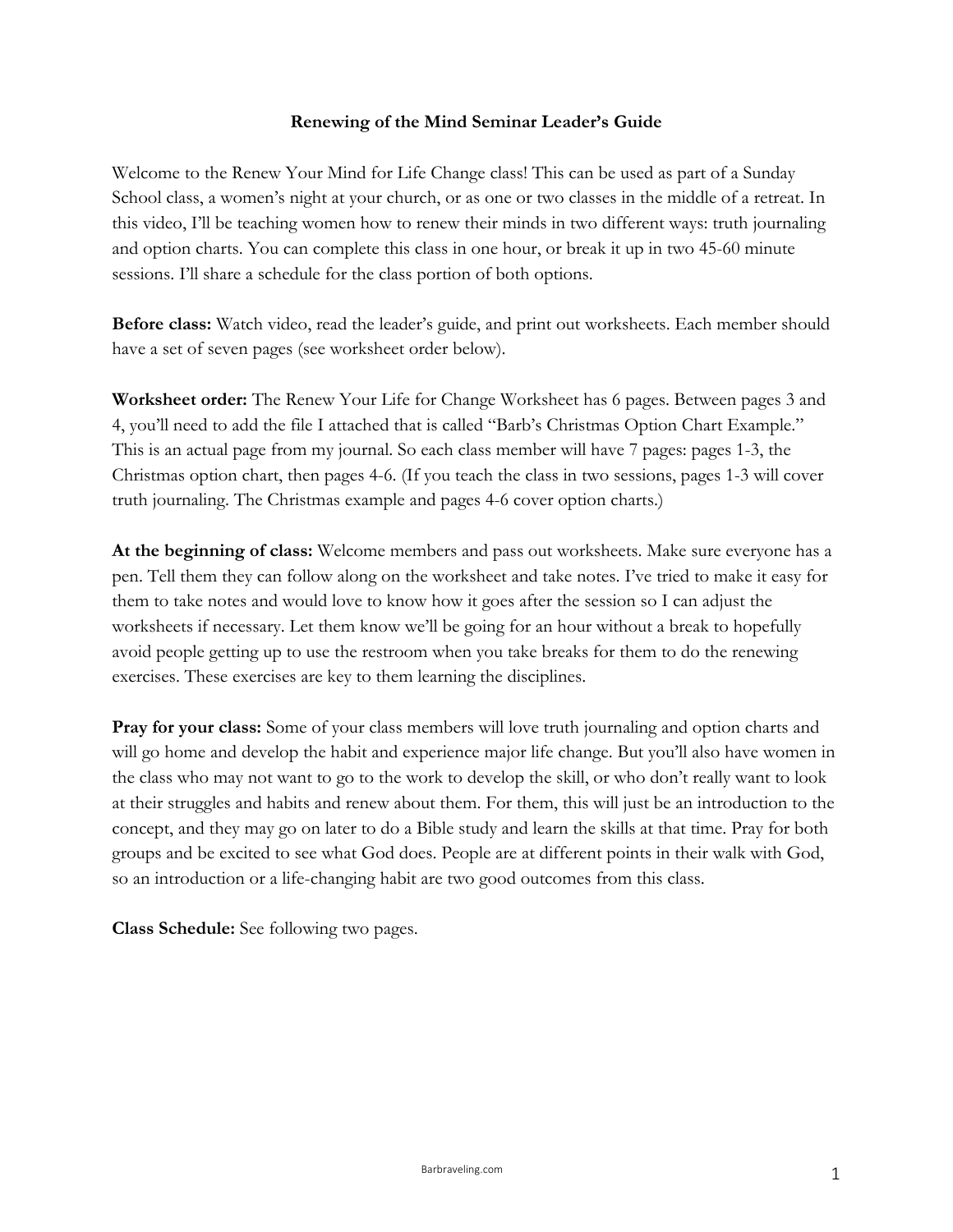### **Schedule for One-Hour Class**

The video will let you know when to break to do an exercise. Since the video is 32-33 minutes long, there will be a little less than 30 minutes for exercises. You'll have to keep the class moving to finish in an hour, so try not to go over the maximum time allowed for each exercise. Class members can always finish up the exercise when they get home.

- 1. Video 00.00-11:41
- 2. Exercise 1: Record Your Beliefs 3-5 minutes
- 3. Video 11:44-14:28
- 4. Exercise 2: Record the Truth 7-10 minutes
- 5. Video 14:30-29:39
- 6. Exercise 3: Option Chart 10-15 minutes (This one will take the longest so if it looks like all of the class is finished except one or two people in Exercise 1 and 2, you may want to move along to the video to save more time for Exercise 3. I do think these are all reasonable estimates for time, though, so you shouldn't need to worry!) When they're through filling out the option chart, you can give them my example of the filled out chart to compare with their chart.
- 7. Video 29:40 32:42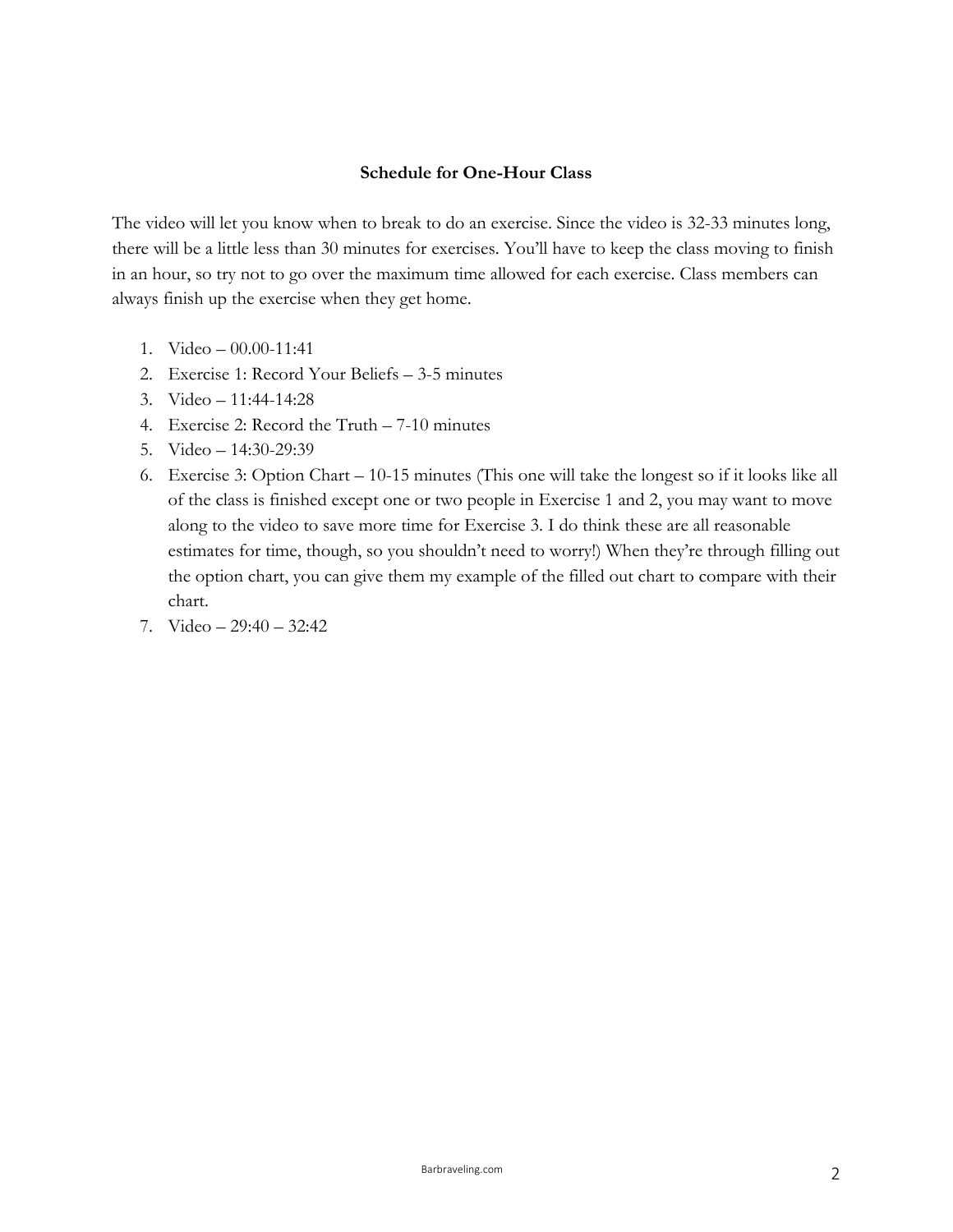## **Schedule for Two 45-60 Minute Classes**

## **Truth Journaling Class:**

- 1. Video 00.00-11:41
- 2. Exercise 1: Record Your Beliefs 3-5 minutes
- 3. Video 11:44-14:28
- 4. Exercise 2: Record the Truth 7-10 minutes
- 5. Ask if anyone wants to share the truths they wrote down before you go back to the video to see what Barb wrote – 3-5 min
- 6. Video 14:30-16:50
- 7. After finishing the video, tell them you'd like to have the class try truth journaling again with something that is going on in their life right now. Have them go back to the "How to Truth Journal with the List Method" section on page 1 of the worksheet and begin by asking one of those questions based on what they're trying to work through in their own life. – 10-15 minutes. After they record their beliefs, they can turn to page 2-3 to review the tips for recording truth, and then write the truth down.
- 8. When they're finished, you could ask if they have any questions or skip that and move on to the next step.
- 9. Have them break up into small groups of 3-4 and share what they learned when they truth journaled – 10-15

**Note:** One question they may ask is, "What if everything I wrote down is true?" If they ask that, they're probably either writing down half-truths rather than full truths (see tip 2 on page 2), or they're writing down facts instead of beliefs. For example, this is what their beliefs might look like:

- 1. He agreed to do one date night a week and take turns planning it.
- 2. But on his night he didn't plan it.
- 3. He just watched TV like normal.
- 4. He puts absolutely no effort into this marriage.
- 5. I don't feel like he loves me.
- 6. I'm so annoyed with him.

The only belief in that example is sentence #4. Sentences 1-3 are all facts. They're *explaining* what happened rather than writing beliefs about what happened. Sentences 5-6 are feelings. They're describing how we *feel* about what happened.

I can't think of any other questions that consistently come up, but wanted to share that one just in case it comes up!